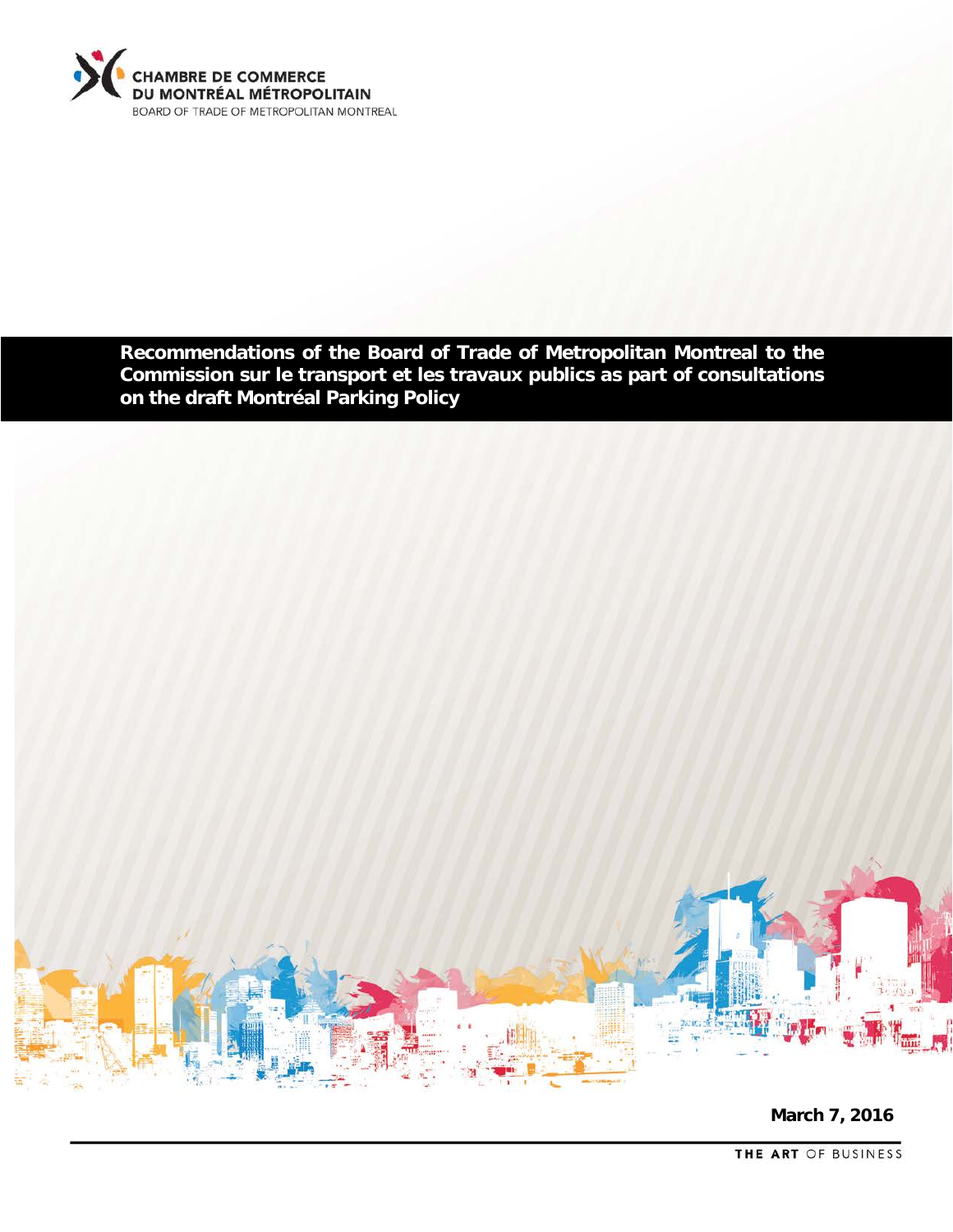### **Preamble**

The Board of Trade of Metropolitan Montreal (the Board of Trade) has over 7,000 members. Its mission is to be the voice of Montréal's business community and to promote the city's prosperity. The Board of Trade is involved in key areas of economic development, promoting a philosophy of action based on engagement, credibility, proactivity, collaboration and innovation. The Board of Trade is the largest private economic development organization in Québec.

### **Background**

Like many other major cities around the world, Montréal has a serious parking problem. Either due to a lack of space or inadequate use of the space available, it is becoming harder and harder to find parking in the central areas of Montréal, particularly downtown. No less than  $30\%$ <sup>1</sup> of traffic downtown is the result of cars driving around looking for somewhere to park.

The difficulty of quickly finding parking near one's destination is a check on the competitiveness of Montréal's commercial arteries, particularly those downtown. Commercial arteries are predominantly affected because they face intense competition from suburban shopping centres, where parking is abundant and free. Even businesses that do not offer services directly to consumers suffer the effects of parking problems, whether through limited productivity in their shipping and receiving of merchandise or through their attractiveness to labour for whom public transit is not a realistic option.

Parking problems have been aggravated over the years with the rising number of vehicles in the metropolitan area. There is a general consensus that it is a good idea to concentrate activities in higher density economic centres, downtown or elsewhere in the city, using a transit-oriented development model, and that this justifies major investments in the public transit system in Greater Montréal. Unfortunately, this has prompted some stakeholders to argue for limiting parking, whether downtown or along commercial arteries. The Board of Trade is opposed to this idea, which is not in line with what consumers and many workers want. For central neighbourhoods, this approach does not reflect many residents' desire to have at least one car per household, even though they use public transit or other modes of shared transportation for day-to-day travel within the city.

While greater use of public transit is part of the solution, it is not a panacea that eliminates the need to offer parking for residents. In fact, the impact of public transit on parking is dispersed. As the data in the following table shows, many Montrealers ("residents") have a car and leave it parked in their neighbourhood ("immobile") even though they have easy access to the metro and use it frequently.

j

<sup>&</sup>lt;sup>1</sup> Donald Shoup, The High Cost of Free Parking, 2005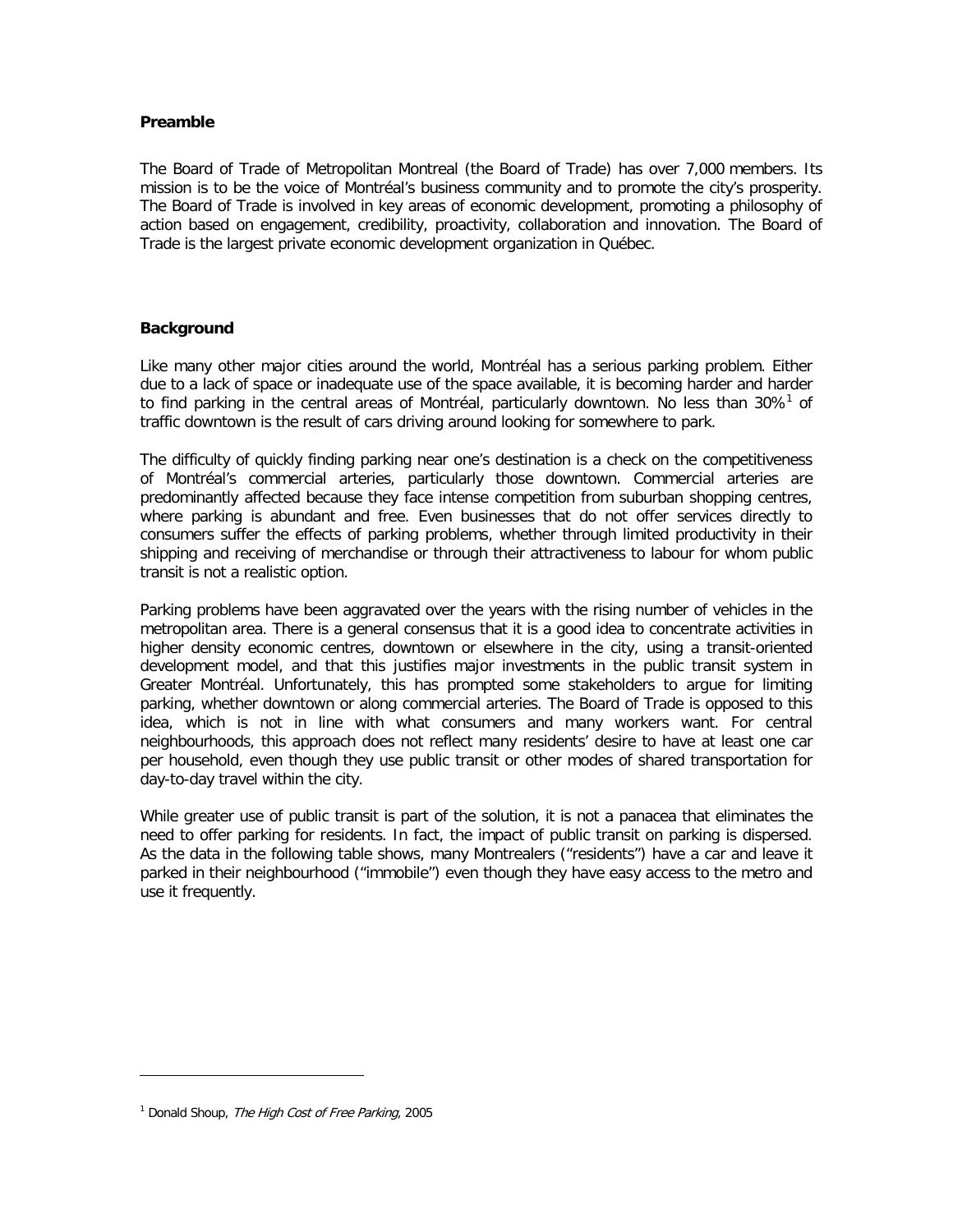|                     | <b>Metros</b>  | <b>Immobile</b> | <b>Residents</b> | Peak    | % immobile |
|---------------------|----------------|-----------------|------------------|---------|------------|
| <b>Ville-Marie</b>  | 14             | 11,589          | 45%              | 127,557 | 9%         |
| <b>Plateau</b>      | 3              | 14,712          | 45%              | 41,180  | 36%        |
| <b>Sud-Ouest</b>    | 5              | 9,015           | 35%              | 29,160  | 31%        |
| <b>CDN-NDG</b>      | 6              | 22,647          | 38%              | 72,752  | 31%        |
| Hoch.-              | $\overline{4}$ | 17,091          | 32%              | 52,180  | 33%        |
| Maison.             |                |                 |                  |         |            |
| Villeray-           | 6              | 17,507          | 37%              | 49,219  | 36%        |
| Parc-Ext.           |                |                 |                  |         |            |
| <b>Ahuntsic</b>     | $\overline{2}$ | 16,930          | 31%              | 60,893  | 28%        |
| Verdun              | 3              | 10,508          | 35%              | 27,445  | 38%        |
| <b>Rosemont</b>     | 1              | 16,802          | 25%              | 55,084  | 30%        |
| Saint-              | $\overline{2}$ | 12,249          | 33%              | 80,487  | 15%        |
| Laurent             |                |                 |                  |         |            |
| Lachine             | $\Omega$       | 5,427           | 27%              | 20,880  | 26%        |
| Saint-              | $\Omega$       | 11,788          | 34%              | 31,917  | 37%        |
| Léonard             |                |                 |                  |         |            |
| Anjou               | $\Omega$       | 5,053           | 25%              | 26,214  | 19%        |
| <b>Pierrefonds</b>  | $\Omega$       | 9,543           | 25%              | 28,555  | 33%        |
| <b>Pointe</b>       | $\Omega$       | 4,552           | 26%              | 26,525  | 17%        |
| Claire              |                |                 |                  |         |            |
| <b>Beaconsfield</b> | $\Omega$       | 2,822           | 23%              | 8,709   | 32%        |

**Table 1: Relationship between public transit and parking: access to the metro does not proportionately reduce the number of cars and results in more immobile cars.<sup>2</sup>**

**Source**: Aecom Transport, April 2015. "Élaboration de la politique de stationnement: portrait, diagnostic et assistance à la rédaction de la politique. Rapport de diagnostic sur le stationnement," April 2015. Processing by the Board of Trade, particularly metro data.

Parking should not be pitted against public transit or alternative transportation, but should instead be seen as a way to help users transfer from cars to public or active transit. So it is essential that we pursue our thinking about the importance of incentive parking, which enables modal shifts.

The consultation document prepared by the Ville de Montréal provides an effective diagnosis when looking at the impact of parking on the vitality of commercial arteries. The diagnosis is equally accurate when it points to the precarious situation in the business district, where the parking offer is saturated.

Generally speaking, the Board of Trade agrees with the Ville de Montréal's main orientations and supports its efforts. We believe that deliberations are well under way and headed in the right direction. The suggestions we would make in terms of governance, signage, the optimization of space and the addition of multi-level parking structures follow the same lines and are meant to add to the Ville de Montréal's reflections by conveying the business community's concerns.

 $<sup>2</sup>$  Data from the 2008 Origine-Destination study, as reported in the "Rapport de diagnostic sur le stationnement" produced</sup> by Aecom on behalf of the Ville de Montréal. In the table: "metros" indicates the number of metro stations in the territory of the borough or city in question; "immobile" means the number of vehicles that remained immobile for at least 27 hours during the investigation; "residents" refers to the percentage of residents within the territory who left their vehicle immobile; "peak" means the maximum number of cars that parked at the same time within the territory; and "% immob." refers to the percentage of immobile vehicles during the peak.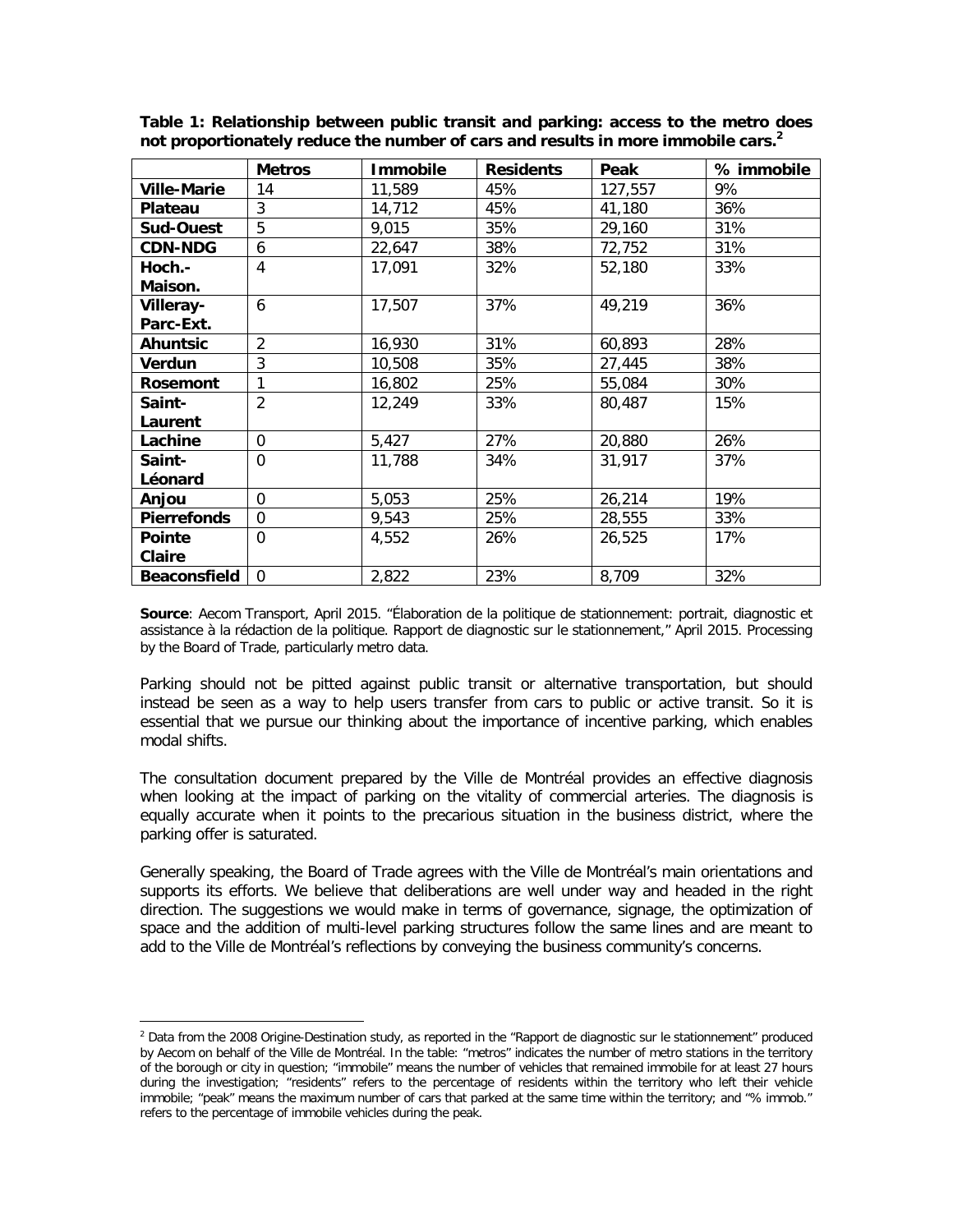## **1. Governance of parking and history of Stationnement de Montréal**

The Board of Trade has two concerns about the new governance the Ville de Montréal has indicated it will put in place in its new Parking Policy. First, as the voice of the business community, we want to ensure that parking management in Montréal is efficient, to better serve the interests of our members and all Montrealers. Second, we have an even more direct interest as an organization, because the Board of Trade has been involved in the governance of Stationnement de Montréal since 1994.

To outline the Board of Trade's role for the past 22 years, we should remember that Stationnement de Montréal is a limited partner of Accesum, which is financed by the Board of Trade. Our organization's mission is to ensure the sound governance of Accesum and its subsidiary, Stationnement de Montréal. As such, the Board of Trade appoints eight members to Accesum's board of directors, two of whom are designated by the Ville de Montréal. Stationnement de Montréal does not have its own board of directors because it is the operating arm of Accesum. The choice of this governance structure met the Ville de Montréal's objectives when it decided to hand over the governance and management of parking operations to an external body.

The Board of Trade is not involved in the day-to-day management of Stationnement de Montréal. Stationnement de Montréal management – overseen and supported by the Accesum board of directors – is responsible for managing and operating paid municipal parking, both on the street and off-street, based on terms set by the Ville de Montréal. The city administration determines rates, schedules for paid parking, locations of paid parking, associated regulations and their application.

Since 1994, the Board of Trade has been ensuring the sound governance of this company, and we are proud of the work that has been done. During the first 22 years of a 30-year agreement, Stationnement de Montréal has been efficient and diligent. It is important to remember that until credit card and online payment were introduced, parking operations involved collecting and handling large amounts of cash. During all those years, Stationnement de Montréal was carefully managed.

Furthermore, the contributions paid to the Ville de Montréal keep growing. Stationnement de Montréal now pays close to \$50 million per year to the Ville de Montréal, and the last annual increase was \$5 million. The privatization of municipal parking generated substantially higher revenues for the Ville de Montréal than projected when it was created.

## **Table 2: Compared earnings before distribution between the original structure and Stationnement de Montréal's limited partnership structure**

| Original projection | 1993 to 2023 (30 years) | \$106 million |  |  |
|---------------------|-------------------------|---------------|--|--|
| SCSM projections    | 1995 to 2014 (20 years) | \$440 million |  |  |
| $\sim$              |                         |               |  |  |

Source: Stationnement de Montréal, internal analysis

Therefore, as at December 3, 2013, Stationnement de Montréal had paid the Ville de Montréal a cumulative \$459 million, including tax, permits and interest on debentures, funds that can be used for a variety of purposes.

One of the positive developments created by Stationnement de Montréal is the technological shift made in recent years. Moving from traditional parking meters to new terminals that enable card payments has made parking easier for users, as has the new mobile app that allows them to pay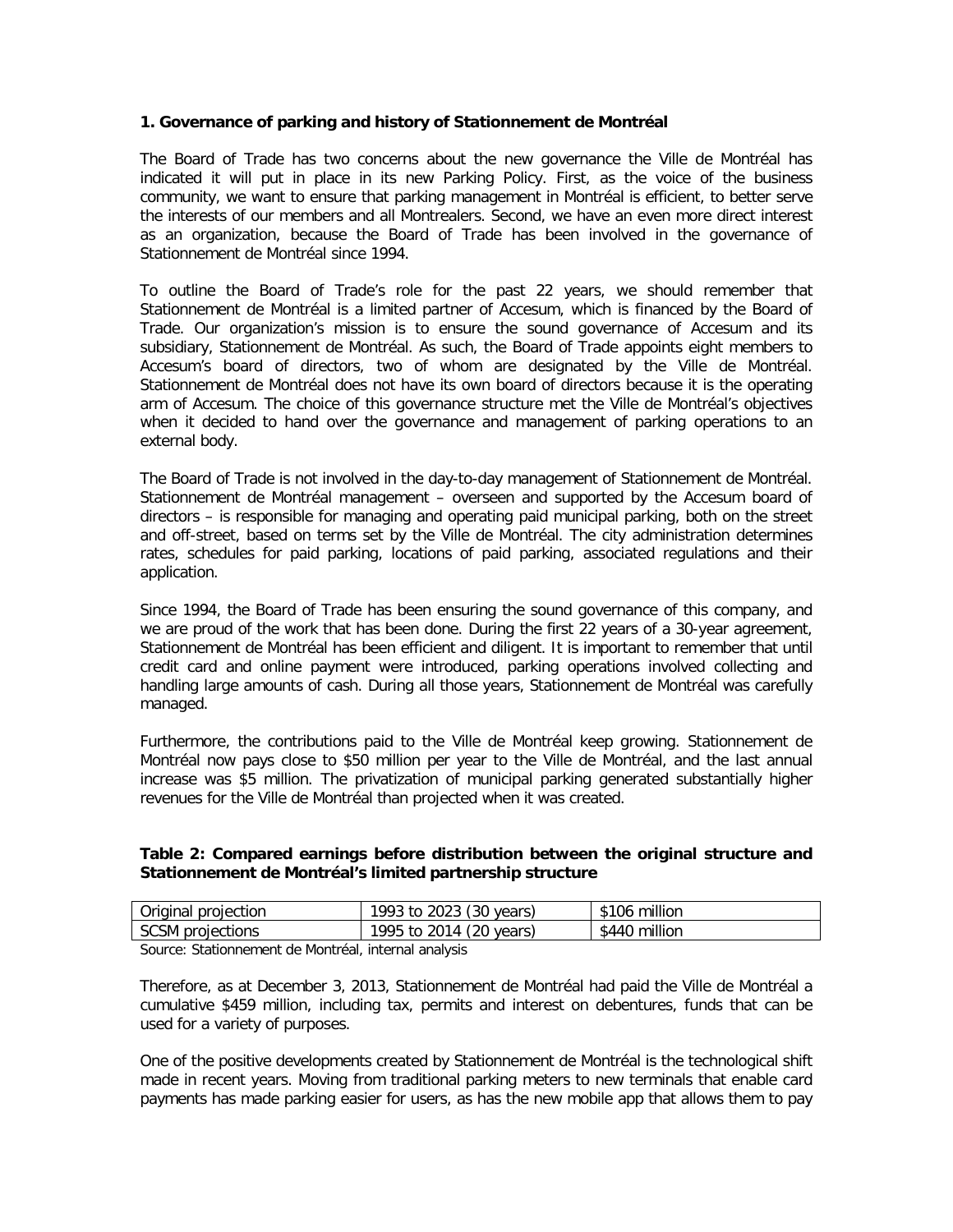for parking remotely. While developing this mobile app involved significant up-front costs, it can be used as a platform to develop future solutions for parking in Montréal. This innovation enables a more effective collection of revenue and helps position Montréal as an intelligent city by capturing permanent data.

The Board of Trade is aware that the Ville de Montréal wants to bring the governance and management of parking back into its fold. The Board of Trade believes that the current situation has effectively served Montréal and the goals the Ville de Montréal was pursuing in 1994. However, the governance structure, which is hard to explain and hard for most citizens to understand, has created confusion over responsibilities and, as a result, has undermined the accountability of decision makers. This is why the Board of Trade believes that the reform proposed by the Ville de Montréal is positive. Furthermore, we believe that recentralizing the management of parking with the Ville de Montréal will likely make parking policies more consistent throughout the city, an objective the Board of Trade supports.

However, in doing this, we encourage the Ville de Montréal to safeguard and harness the expertise Stationnement de Montréal and its teams have developed over the years. This transition to a new governance model should tap into the years of experience acquired by Stationnement de Montréal.

**Recommendation no. 1: Harness the expertise Stationnement de Montréal has acquired over the past 22 years to better develop the new governance model.** 

### **2. Clear regulations and signage: much-needed simplification**

If there is one part of the Ville de Montréal's draft Parking Policy on which there is consensus, it is reviewing parking signage. A pole with up to six signs cannot communicate clearly, particularly when each of the signs is hard to decipher.

The city's governance structure further complicates the situation, because parking regulations are different between boroughs.

Since the Côté-Seguin Report was published in 2010, the Board of Trade has regularly come out in favour of greater standardization in Ville de Montréal practices. The current administration has made efforts in this direction by harmonizing the management of snow removal. We are confident the same will be done for parking regulations.

Information on signs must be both complete and easy to understand. People need to be able to quickly ascertain whether or not they can park in a particular spot. New panels deployed in Los Angeles are an example of a best practice in the area. The respected magazine Wired devoted an article to them.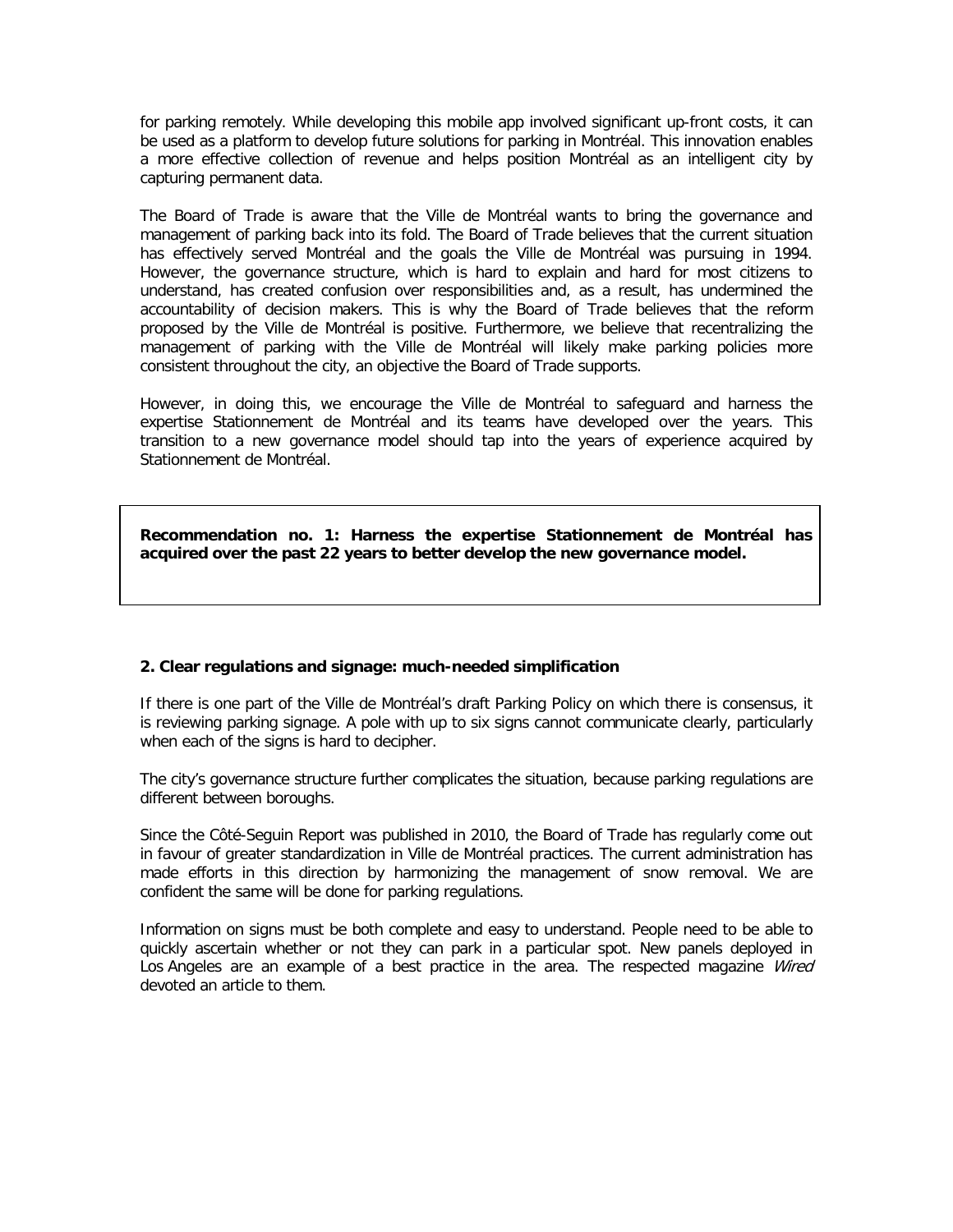## **Illustration 1: New parking panels in Los Angeles**

**Recommendation no. 2: Repatriate responsibility for parking regulations to the central city to make them more consistent throughout the agglomeration.**

**Recommendation no. 3: Simplify parking signage and make it easier to understand.**

## **3. Optimize existing space: real-time information and partnerships**

Experts agree that there is a shortage of street parking when the occupancy rate reaches 85%, because that is when it becomes hard to find a spot. For off-street parking, there is no agreedupon number, but we can assume that the number is higher because the problem of finding a spot arises less often.

What is the occupancy rate for parking spaces downtown? We have included results from Aecom's diagnosis for the Ville de Montréal in the form of a table.

| Area                         | Off-street | Paid street parking |
|------------------------------|------------|---------------------|
| 1-North of business district | 68%        | 71%                 |
| 2-Business district          | 78%        | 81%                 |
| 3-South of business district | 82%        | 52%                 |
| 4-Quartier des spectacles    | 65%        | 56%                 |
| 5-Sud-Est                    | 97%        | 57%                 |
| 6-Old Montréal               | 56%        | 75%                 |

### **Table: 2: Occupancy rate for downtown parking (2014)**

Source: Aecom Transport, "Élaboration de la politique de stationnement," April 2015

In light of this information, at first glance we would conclude that only off-street parking in the Sud-Est (courthouse and *La Presse* area) and paid street parking in the business district are saturated. With such apparently abundant parking, how do we explain that 30% of the traffic downtown is caused by people driving around trying to find parking?

### • **Provide real-time information**

Three main factors determine the choice of a parking spot: location, price and duration. Drivers are looking for a parking spot as close as possible to the destination, generally for a specific period of time, at the best price. Drivers will reject available paid street parking if they think they can find free parking nearby or if they think they can park closer to their destination for the same price.

The parking spot must be located within 500 metres of the final destination, because the average person can walk this distance in six or seven minutes. This basic information also applies for commuters who want off-street parking near their workplace and for visitors looking for street parking near a store. Within this perimeter, drivers therefore want a spot as close as possible to their destination.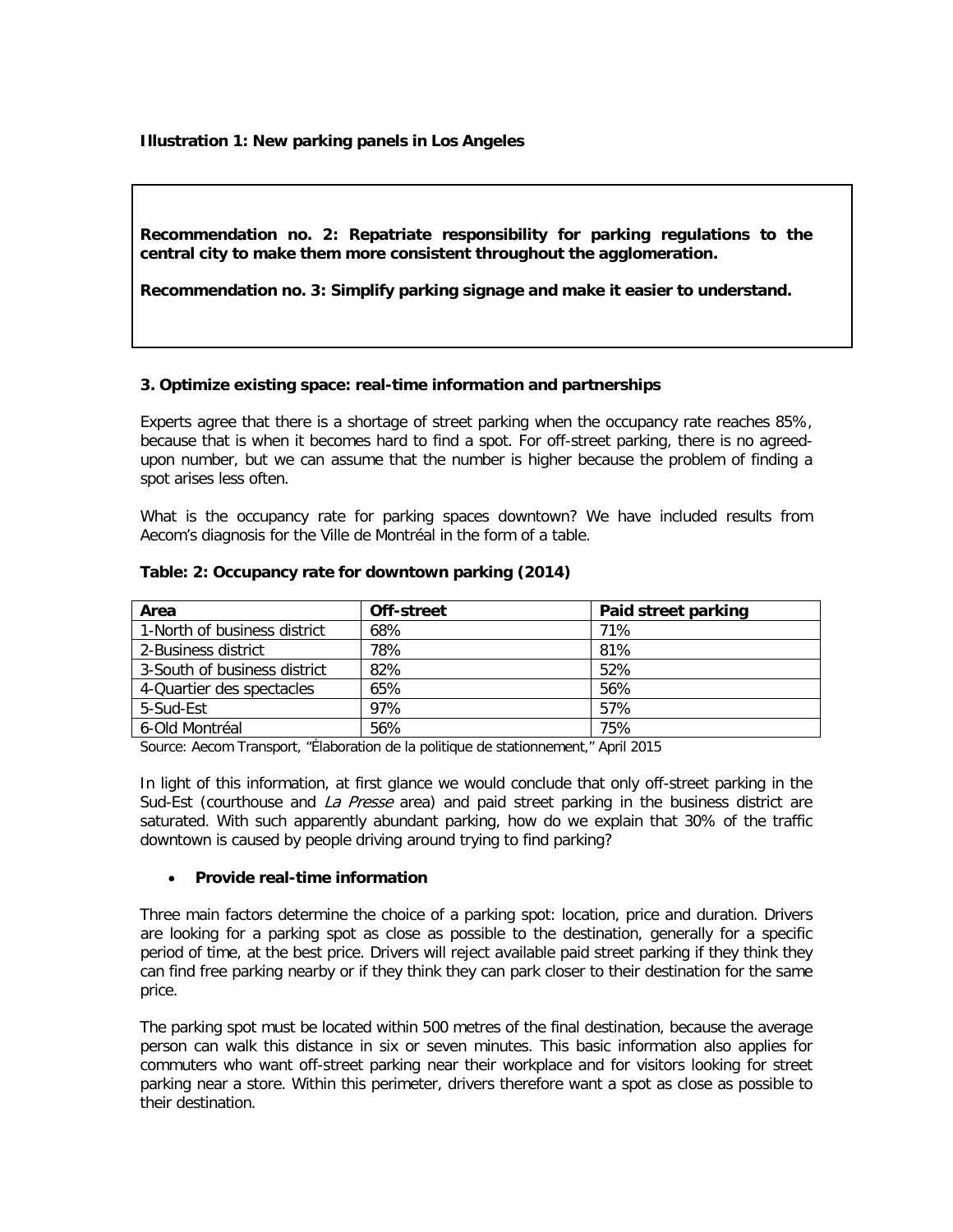The second important decision-making factor is price. While street parking rates are identical within a given borough, off-street parking rates are not, with prices often varying a great deal. According to the Aecom study, daily rates can vary by a factor of two within the same area and can be four times higher for monthly parking.

Finally, depending on how long they need to park for, drivers will wonder whether it is cheaper to park for a few hours in off-street parking or to put more money in a parking meter after the first parking period has ended.

As a result, many drivers drive through the streets of downtown looking for a free parking spot based on location, duration and price. Given this, information technology has to play a major role in optimizing the use of the parking space currently available. These technologies must be at the centre of the Ville de Montréal's Parking Policy.

The use of dynamic signage in Old Montréal is a step in the right direction that makes parking easier for drivers and reduces unnecessary traffic in the area. We applaud the initiative to introduce dynamic signage soon in the Quarter des spectacles.



But we can do more when it comes to sharing real-time information through mobile applications. In Montréal, the company Prkng has developed an application by the same name that lets you see, in real time, where and when you can park for free, find off-street parking nearby and even pay for parking with a smartphone. This user-friendly, efficient application is already available for Montréal, Québec City, New York and Seattle. For Montréal, the most recent version of the app indicates the location of areas reserved for residents (stickers) and takes into account snow removal schedules.

The City of San Francisco, known for having adopted one of the most effective, progressive parking policies in North America, relies a great deal on real-time dissemination of information about the location of available parking spaces as well as rates for each of those parking spots. This information is made available on different platforms, allowing drivers to quickly decide where to park their car.

Information about rates is an important piece of information the City of San Francisco wanted to include in its system. According to a study of best practices in the U.S. commissioned by San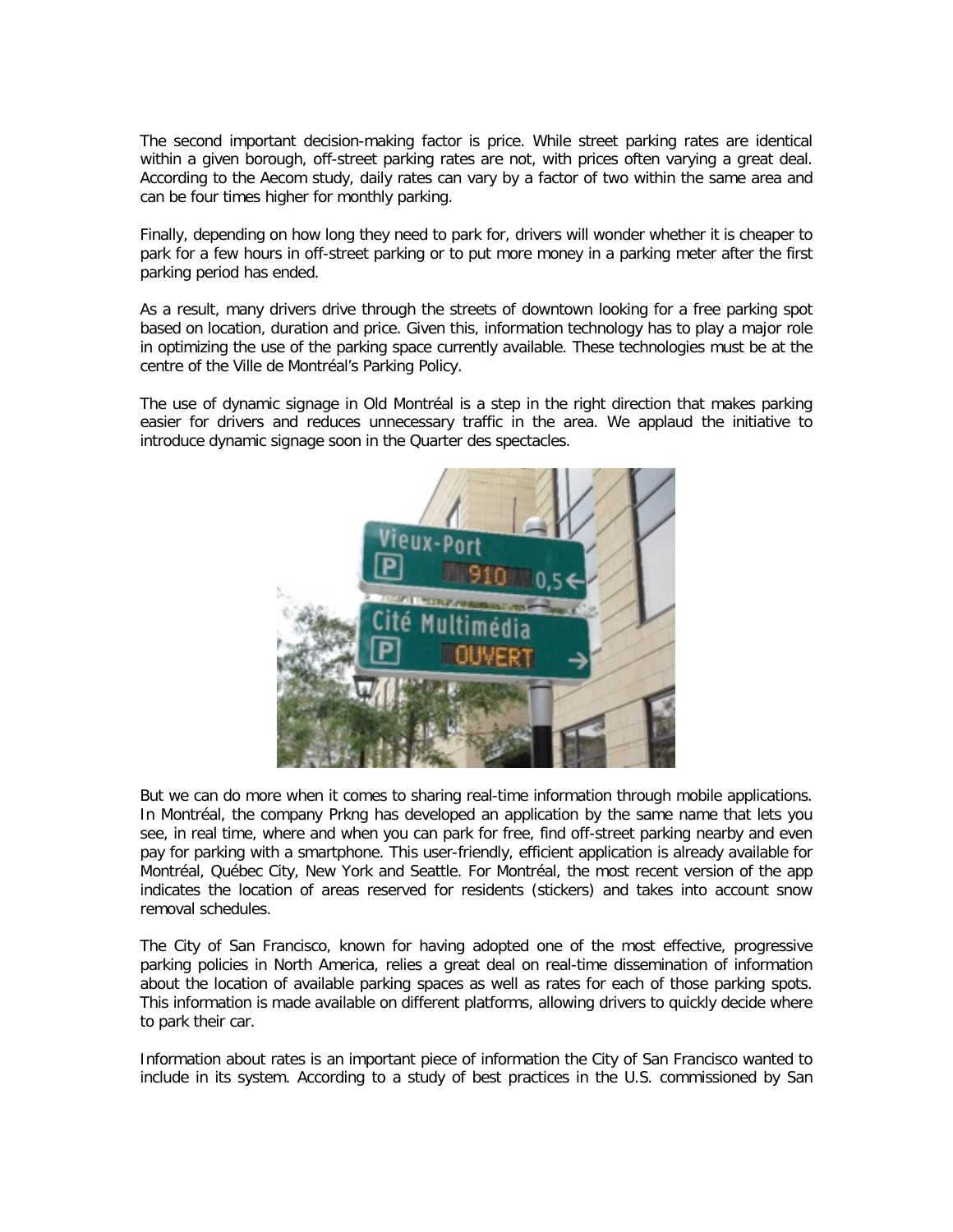Francisco's Metropolitan Transportation Commission in 2007, $3$  price was at the top of the list of factors likely to affect demand for parking. Real-time information on these two key factors (location and price) allows drivers to make an informed choice about where to park, substantially reducing unnecessary traffic in downtown San Francisco.

**Recommendation no. 4: Make information technologies central to the next Parking Policy.**

**Recommendation no. 5: Inform drivers in real time of locations and rates of available parking.**

# • **Expand the existing offer efficiently through private sector partnerships**

Generally speaking, drivers who need parking fall into three distinct categories: residents, commuters and visitors.<sup>4</sup> These three groups differ in the amount of time they need a given parking spot for. Residents stay the longest in the same place, sometimes parking their car for more than a week without moving it. Commuters typically need a parking spot for 7 to 10 hours. They arrive and leave en masse during the morning and evening rush hours. As for visitors, they park at different times of the day, from one hour to four hours.

Currently, each group predominantly uses a certain type of parking: residents park for free on the street, commuters tend to use off-street parking and visitors use street parking. Existing rates in Montréal reflect this approach to directing each group to a certain type of parking. First, the Ville de Montréal subsidizes parking for residents who tend to leave their car immobile in free spots. Second, off-street parking often involves an initial charge that is three times higher than a parking meter, but with a ceiling after two or three hours. Finally, paid street parking offers reasonable prices, but requires paying again after a short period of time.

In theory, there is nothing dictating this rigidity in the parking offer, which we attribute in large part to the aforementioned lack of information. Looking at the data in table 2, we see that this rigidity can lead to serious imbalances between supply and demand in the same area. In the Sud-Est, while off-street parking is saturated at 97%, paid street parking is only 57% occupied. On the other hand, it is hard to find a spot with a parking meter in Old Montréal at noon, where the occupancy rate exceeds 80%, while off-street parking in the area is only 56% occupied.

We believe that by having the same policy address street and off-street parking, and by sharing information in real time for these two types of parking, we will optimize the space currently available. For example, off-street parking lots in Old Montréal could try to offer a special twohour rate at lunchtime, which drivers would be quick to take advantage of if they knew about it. And a paid spot on the street in the Sud-Est could be offered at a fixed rate for the entire day.

This integrated approach between street and off-street parking was taken by the city of Aspen, Colorado, which relies on a few major ski resorts to attract visitors for short and long stays. Integrating these two types of parking allows it to better manage the space available based on

<sup>&</sup>lt;sup>3</sup> San Francisco Metropolitan Transportation Commission, "Reforming Parking Policies to Support Smart Growth: Parking Best Practices and Strategies for Supporting Transit Oriented Development in the San Francisco Bay Area," June 2007. <sup>4</sup> In a more thorough study, we would divide residents into two subgroups: immobile, who leave their cars parked virtually permanently near their home, and resident commuters, who take their car to go to work every day.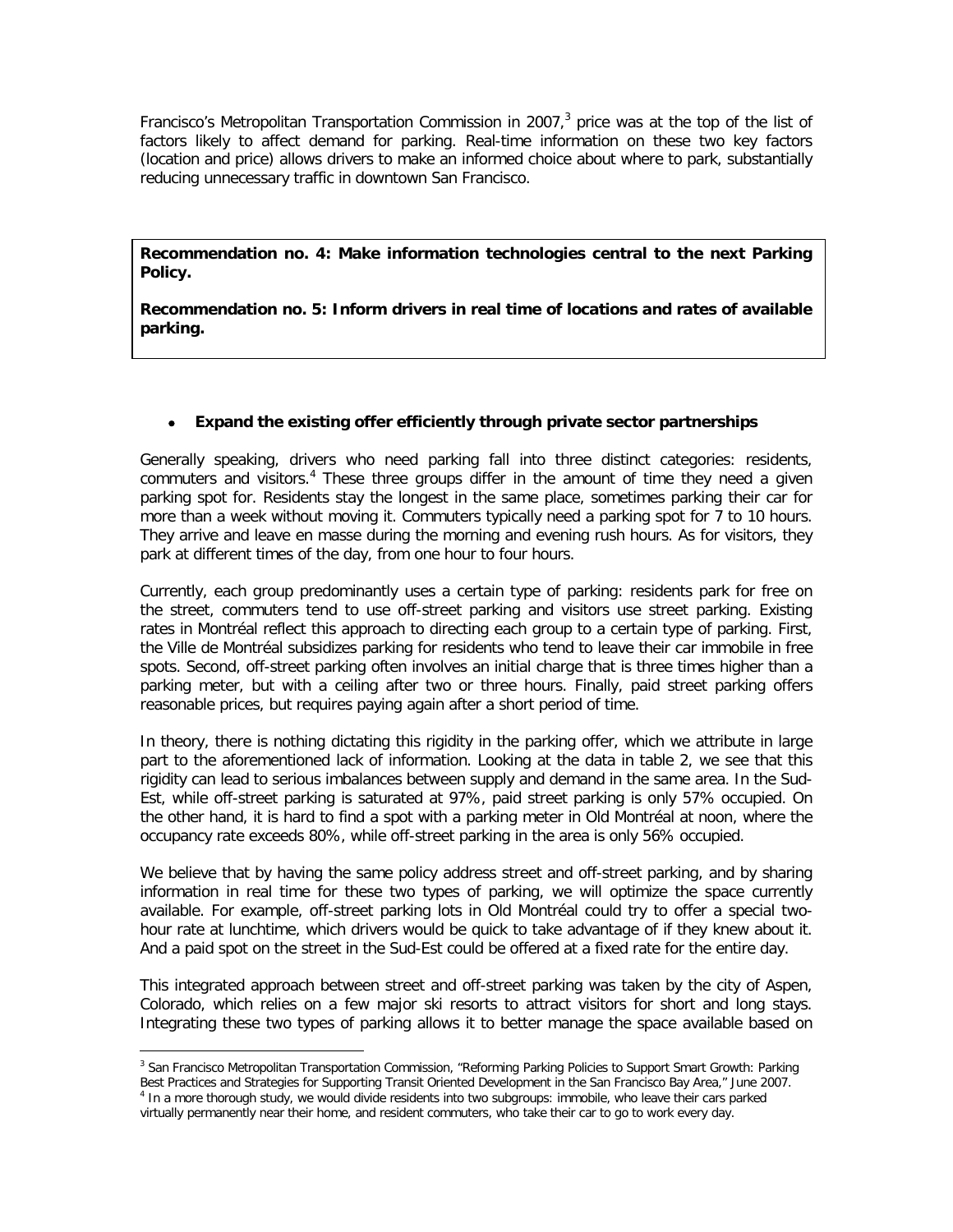needs in the moment. San Francisco also took this integrated approach with its application that informs people in real time about availability, location and rates of practically all parking available downtown.

Greater alignment between street and off-street parking in Montréal would require greater cooperation between the new Ville de Montréal entity, which will control paid street parking, and private owners who control the vast majority of off-street parking. The Board of Trade believes that this partnership would benefit all parties, along with the entire business community and all Montrealers.

But we believe that it would be counterproductive to adopt a punitive approach of imposing a surtax on off-street parking, as the draft Parking Policy suggests. Far from reducing imbalances between supply and demand for the two types of parking, such a move would risk accentuating them and hamper efforts to optimize space.

Finally, we need to understand that an information system that directs cars to the right place for parking grows stronger and more efficient as more parking lots take part in the program. Flexibility increases with numbers. Montréal would develop a more efficient program by working with private owners.

**Recommendation no. 6: Integrate the street and off-street parking offer in the next Parking Policy, including in the dissemination of information to drivers.**

**Recommendation no. 7: Establish partnerships with owners of private parking lots rather than imposing a surtax.**

### • **Show vision and creativity**

Since price is an important factor in choosing parking, it is no surprise that many cities have instituted price modulation policies to redirect demand. Price modulation takes different forms.

In New York, for example, to encourage a higher turnover of cars parked along the commercial arteries of Midtown, the rate for parking meters is \$2 for one hour, \$5 for two hours, \$9 for 3 hours and \$12 for four hours. The results speak for themselves: the average parking time in this area dropped from four hours to 90 minutes.

In San Francisco, price modulation is done periodically based on supply and demand. The San Francisco Municipal Transportation Authority has the power to increase rates for parking lots that are full and reduce rates for those with less demand, which it does once a month. These modulations apply for all street and off-street parking. The experience was conclusive in downtown, and SF Park now intends to expand this price modulation policy to the entire city.

Could we apply a similar policy for our commercial arteries? Here is an overview of the occupancy rate for seven streets, during the week and on the weekend.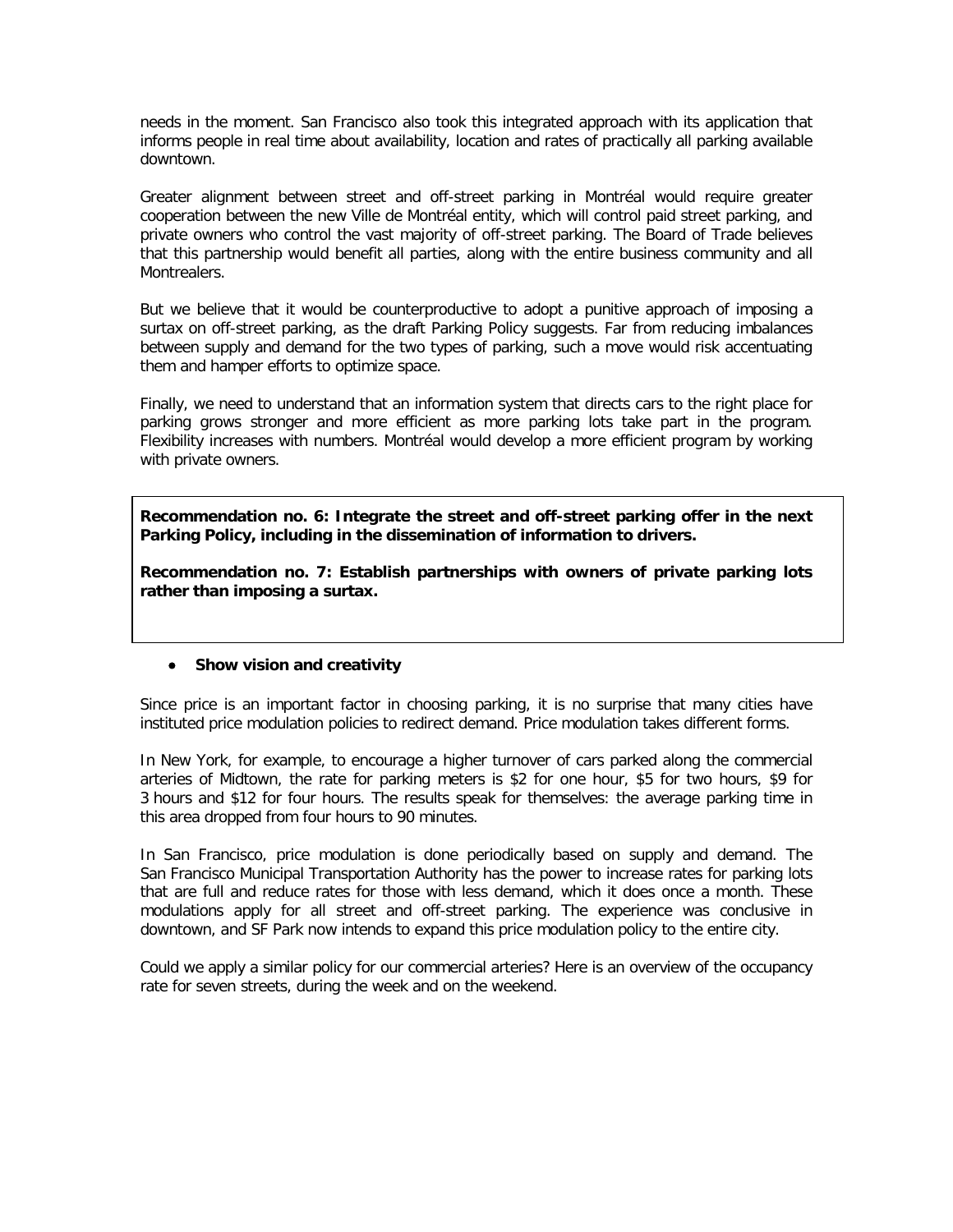| <b>Commercial artery</b>                      | Occupancy rate: week | Occupancy rate: weekend |
|-----------------------------------------------|----------------------|-------------------------|
| Ave./Saint-<br><b>Mont-Royal</b><br>Denis St. | 50%                  | 60%                     |
| Côtes-des-Neiges St.                          | 81%                  | 62%                     |
| <b>Ontario St.</b>                            | 47%                  | 45%                     |
| Masson St.                                    | 76%                  | 86%                     |
| <b>Fleury St.</b>                             | 57%                  | 57%                     |
| Décarie Blvd.                                 | 55%                  | 33%                     |
| <b>Laurier Ave. West</b>                      | 76%                  | 76%                     |

**Table 3 – Occupancy rate for certain commercial arteries in Montréal**

Source: Ville de Montréal, "Politique de stationnement: version préliminaire pour consultation," December 2015

While Côte-des-Neiges St., Masson St. and Laurier Ave. West are doing well, the same cannot be said for the four others, and they would benefit from a reduction in parking meter rates.

Ultimately, technology can exploit price modulation to the fullest. One can imagine an algorithm that could modulate prices for parking spaces in real time. An indoor parking lot in the business district could make spots available for an hour or two during lunchtime at prices lower than at parking meters. The shared information system could adjust the prices of participating parking lots based on parameters they agree to and send this information in real time to drivers who are looking for parking.

As far as we know, no city in the world has taken this idea this far. This could become part of the signature of Montréal: an intelligent city.

Another innovation born in California being adopted elsewhere is shared parking. The idea involves having two or more organizations with complementary activities and clienteles that do not park at the same time share parking lots. While this is basically a policy of assigned parking spots by the Ville de Montréal, there is nothing to prevent existing parking lots from benefitting from it too.

An interesting example for Montréal is the natural fit between the Complexe Desjardins parking lot and the Place des Arts parking lot in the Quartier des spectacles. The Aecom study noted that while the former is often full during the day, the latter, which has more than 1,000 spots, has an occupancy rate of only 27%. The situation is the reverse the evenings of shows: the Place des Arts parking lot fills up, and the workers from Complexe Desjardins are no longer there.

Finally, technological innovation allows residents to help make the best use of space. Mobile applications such as Park Circa, Spot and JustPark – commonly called the "Airbnbs" of parking – allow residents to rent out their parking spot. In Montréal, there are residents who have a parking spot at home but no car. People who drive to work could also make their parking spot available during the day.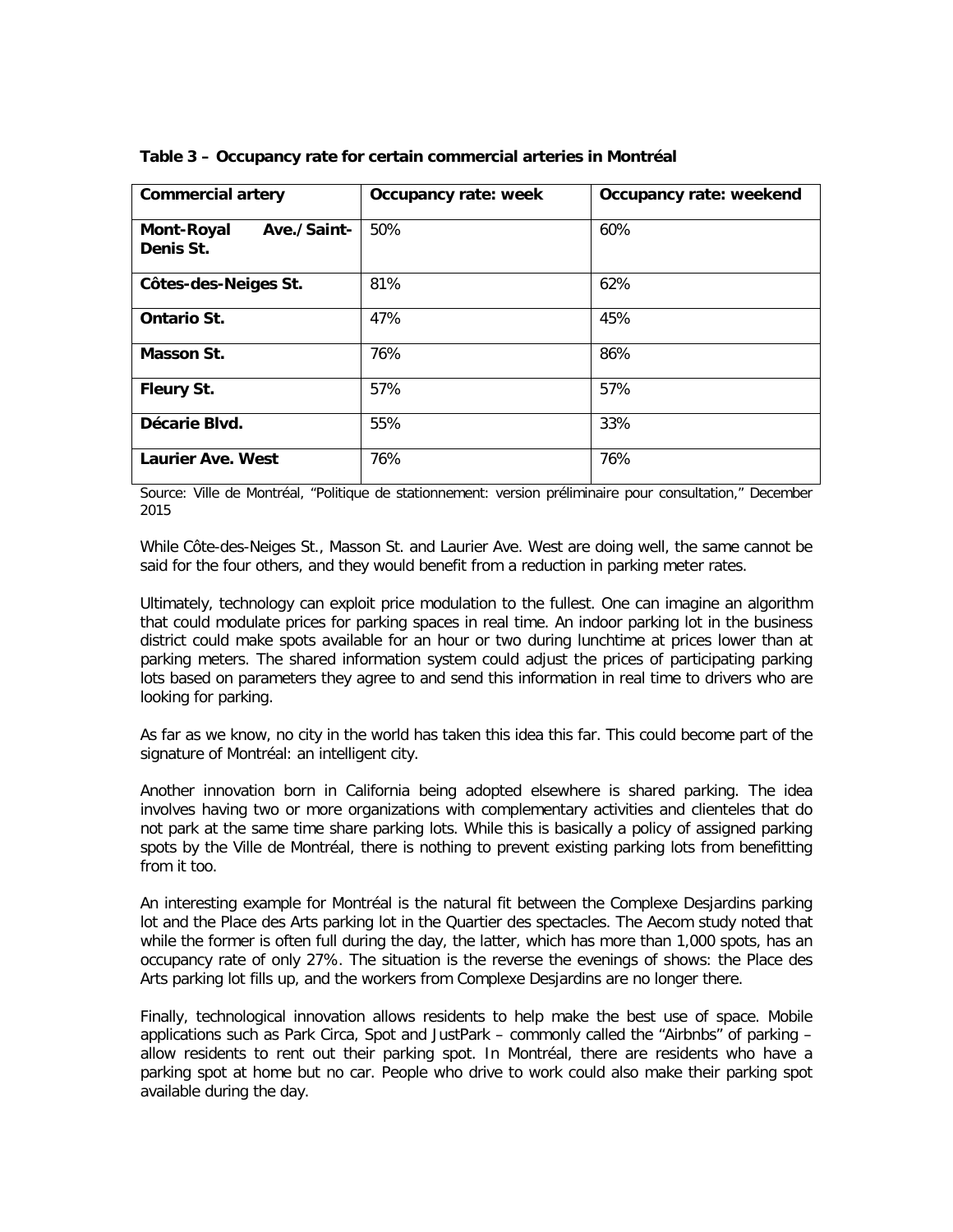**Recommendation no. 8: Reduce parking rates on certain commercial arteries.**

**Recommendation no. 9: Develop an algorithm to modulate prices for participating parking spots in real time.**

**Recommendation no. 10: Foster innovative initiatives, such as shared parking and parking "Airbnbs."**

### **4. Create more parking and take future needs into account**

## • **Electric cars**

Electricity will increasingly be part of the landscape of personal transportation and will definitely affect the parking offer.

According to data from the Association des véhicules électriques du Québec, there are over 8,300 electric or hybrid vehicles in Québec, 16% of them in Montréal. Between 2014 and 2015, this sector increased by  $36.7\%$ .<sup>5</sup> The year 2015 was also an exceptional one for the use of Hydro-Québec's electric circuit: in one year, the number of monthly charges rose from 2,600 to 6,300.<sup>6</sup> The Ville de Montréal's Parking Policy has to take this growing need into account. The Board of Trade is encouraged to see that the municipality has set an ambitious objective of providing 1,000 electric charging stations for street parking in Montréal by 2020.

Electric charging stations should also be part of any major construction or renovation of underground or multi-level parking.

**Recommendation no. 11: Implement the plan to provide 1,000 electric charging stations on the street by 2020 and include charging stations in underground and multi-level off-street parking.**

## • **Create multi-level parking as required**

Real estate development downtown is experiencing a boom the likes of which Montréal has not seen in 50 years, since the first skyscrapers were built in the 1960s.

The recent opening of the Deloitte Tower and the ongoing construction of two QdS towers and the Maison Manuvie will break a 22-year streak during which no new major office towers were built in downtown Montréal. Cadillac Fairview also wants to build two office towers in the next 15 years.

 <sup>5</sup> AVEQ, "Statistiques SAAQ-AVEQ sur l'électromobilité au Québec en date du 31 décembre 2015:"

http://www.aveq.ca/actualiteacutes/statistiques-saaq-aveq-sur-lelectromobilite-au-quebec-en-date-du-31-decembre-2015-infographique.<br><sup>6</sup> Hydro-Québec, January 8, 2016 press release: http://news.hydroquebec.com/en/press-releases/954/nearly-50-000-

charges-carried-out-at-electric-circuit-charging-stations/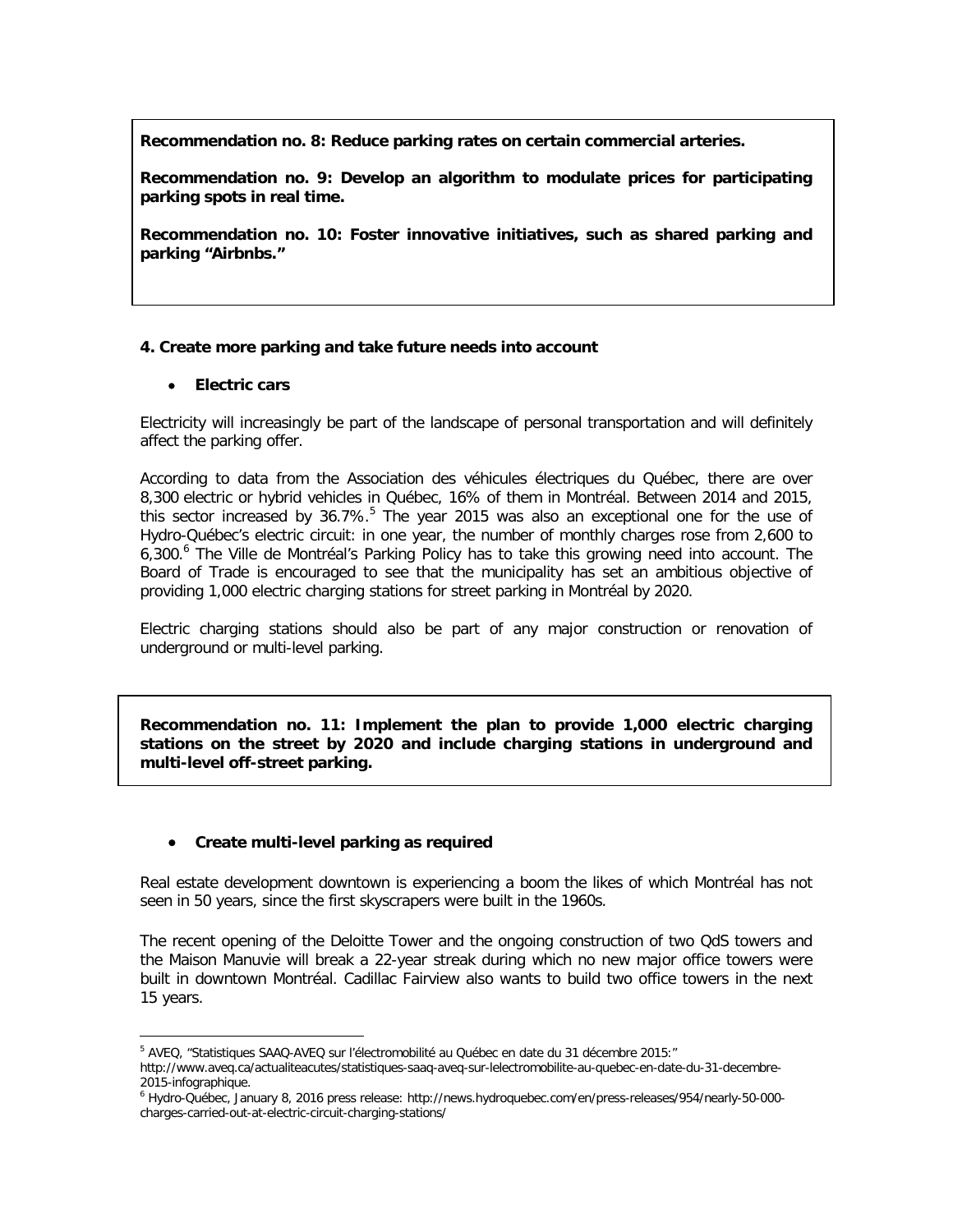From the point of view of parking, these office towers will be new destinations that will attract more commuters and occasional visitors to downtown. Their own indoor parking lots will not fully meet this demand.

Real estate development downtown also attracts thousands of new residents, and many condominium projects are currently under construction. The following table shows the main condominium projects with over 100 units that are on the market downtown.

| Project                    | <b>Number of units</b> | Area                           |
|----------------------------|------------------------|--------------------------------|
| Le Drummond                | 400                    | <b>Business district</b>       |
| Le 1248 condos urbains     | 143                    | Quartier des spectacles        |
| <b>YUL</b>                 | 800                    | South of the business district |
| Le Métropole               | 199                    | Quartier des spectacles        |
| Le Peterson                | 250                    | Quartier des spectacles        |
| Douze05 Mackay             | 129                    | South of the business district |
| Roccabella                 | 600                    | <b>Business district</b>       |
| <b>Tours des Canadiens</b> | 800                    | <b>Business district</b>       |
| <b>Icône</b>               | 360                    | <b>Business district</b>       |
| <b>Muse</b>                | 160                    | North of the business district |
| L'Avenue                   | 300                    | <b>Business district</b>       |
| <b>TOTAL</b>               | 4141                   |                                |

## **Table 4 – Projects with over 100 units on the market downtown**

Source: "Comparez tous les projets de condominiums neufs à vendre au centre-ville, île de Montréal," Guidehabitation.ca (February 24, 2016)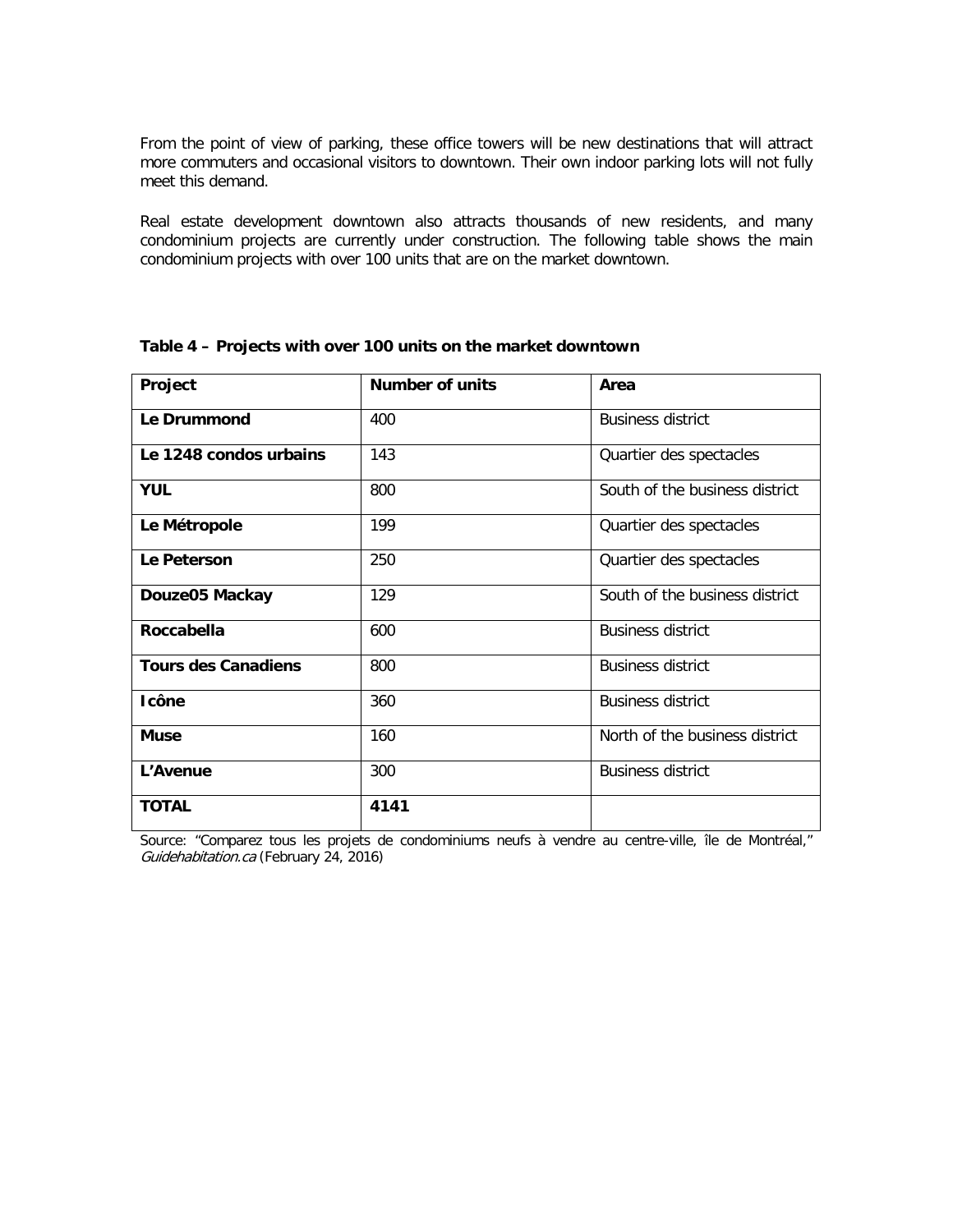This real estate development is positive for the city. Aside from the fact that these towers represent major private investments, they are often built where off-street, outdoor parking lots used to be. This sort of parking lot has a place in outlying neighbourhoods, but it is a less natural fit for a city centre that aspires to be a higher-density area. These sorts of real estate projects will substantially improve the urban fabric of downtown.

However, development projects put additional pressure on parking in an already saturated business district. While the optimization measures suggested will improve the situation, according to current and planned development, it will not be enough to maintain or increase the competitiveness of downtown.

One only needs to understand the change that occurs when a residential tower is built where a public outdoor parking lot used to be: the parking space is now reserved for new residents, reducing availability for commuters and, to a lesser extent, occasional visitors.

While nearby businesses can benefit from the influx of new residents, the same cannot be said for destination businesses that need accessible parking for their customers who live further afield. And yet destination businesses are part of the commercial offer of any downtown worthy of the name.

Likewise, a shortage of parking for commuters could make downtown less attractive as a work destination and encourage the relocation of some jobs. It is important that the Ville de Montréal's new Parking Policy follow suit with office tower developers whose investments demonstrate their confidence in the future of downtown.

Given the context, we believe that new public parking spaces may need to be added in the coming years. This additional space can be developed from the perspective of increasing the density of downtown by building multi-level parking lots at strategic locations.

There are relatively few parking structures in Montréal. Obviously, there are those at the airport and Central Station, which meet the needs of travellers. There is also one at Université de Montréal, on Jean-Brillant St. Downtown, the Autoparc Stanley has three indoor levels and provides outdoor parking on the roof.

Building parking structures downtown may raise concerns about aesthetics. But there are international examples that show that parking structures can be aesthetically pleasing and blend in with the urban fabric. Two in particular illustrate this point: a multi-level parking lot in Santa Monica, California and one in Sheffield, U.K.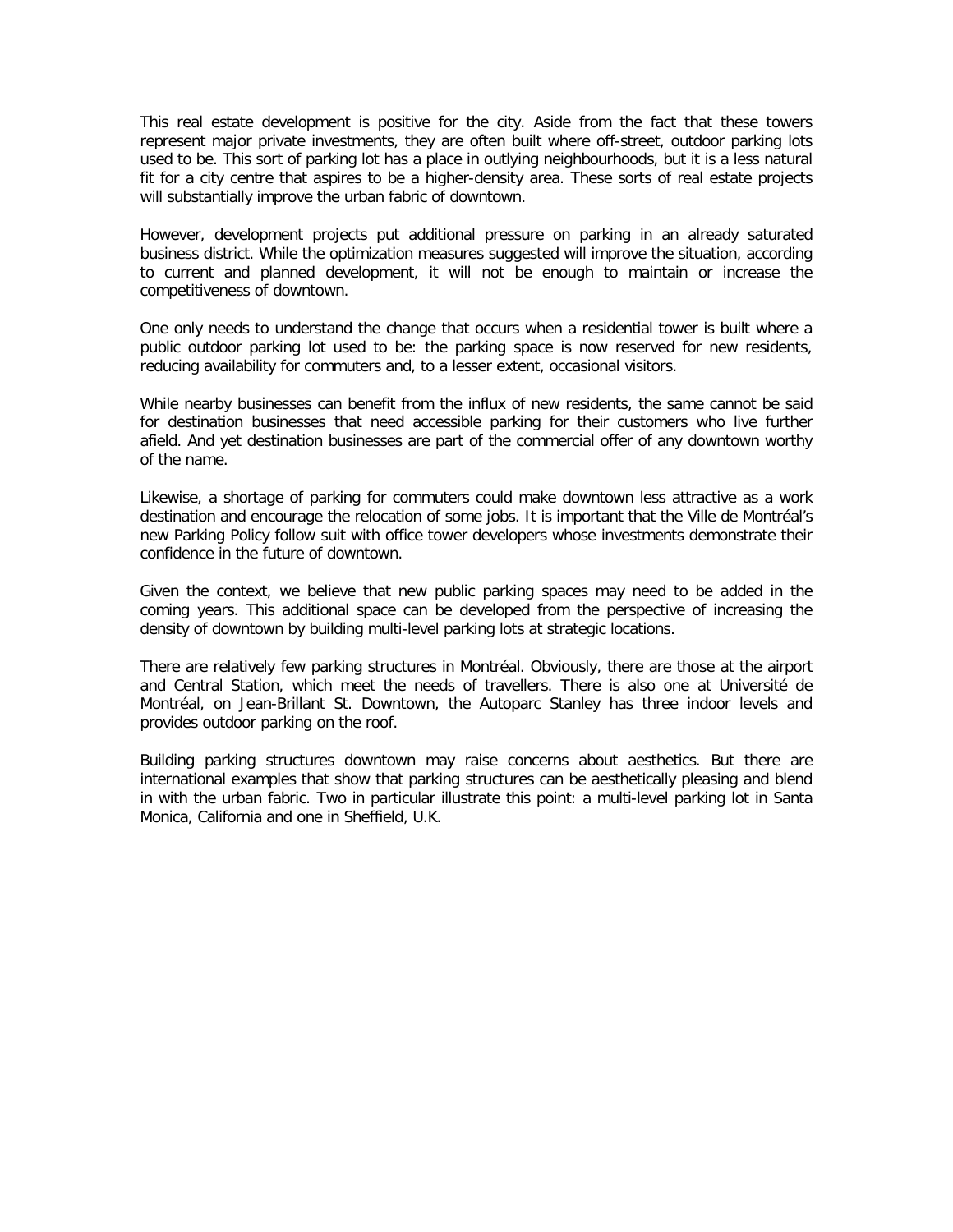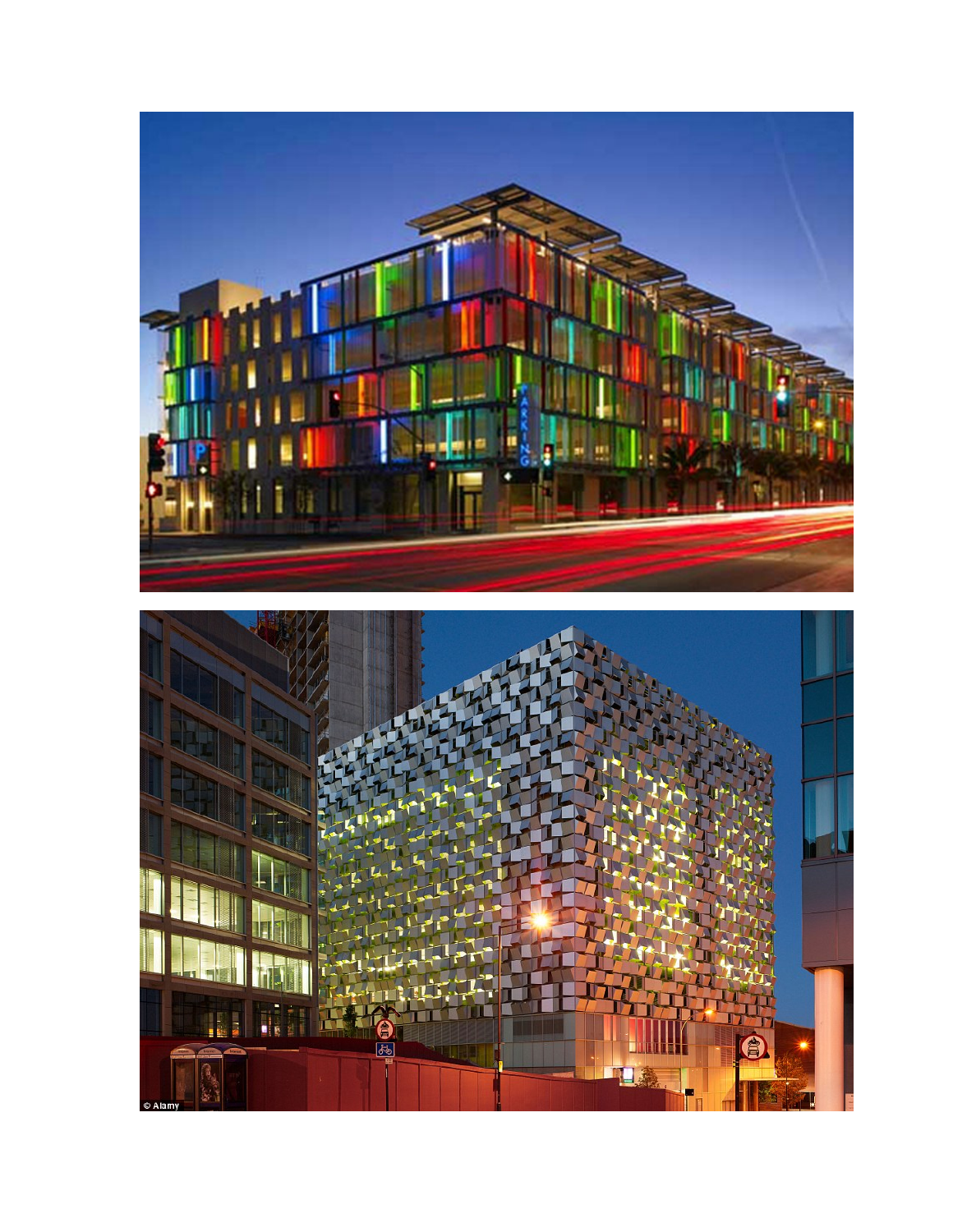We are confident that there are plenty of internationally renowned Montréal designers who could tackle the challenge of designing parking structures that would add visual interest to downtown's urban fabric.

Finally, two areas of downtown are particularly in need of more parking space. The first is the Sud-Est, where off-street parking is 97% occupied. A multi-level parking structure could be built on the land of an existing outdoor parking lot to increase the capacity in the area. In the heart of the business district, the block of Peel/De Maisonneuve/René-Lévesque/Robert-Bourassa is also saturated. Paid street parking has an occupancy rate of 99% between noon and 3 p.m. on weekdays.

The area around Phillips Square also has a lot of traffic. A potential agreement with Canderel to build a multi-level parking structure adjacent to Phillips Square<sup>7</sup> is a promising solution for relieving congestion in the area.

**Recommendation no. 12: Build aesthetically pleasing multi-level parking structures at strategic locations to relieve traffic in the busiest parts of the city.**

## **Conclusion**

We support the Ville de Montréal's general approach in its draft Parking Policy. We believe that deliberations are already well under way and that we are headed in the right direction. We particularly support the intention to harmonize parking practices and regulations throughout the boroughs and cities connected to the agglomeration of Montréal.

We hope that our brief has effectively conveyed the business community's primary concerns about the parking situation in Montréal, particularly downtown. We wanted to help find concrete solutions to optimize the use of the existing parking space in Montréal. We believe that we have to remain open to the idea of adding parking lots in strategic locations, as dictated by demand.

We are convinced that a partnership between the Ville de Montréal and the owners of private parking lots is the best way to achieve our parking objectives. The business community is prepared to do its part.

<sup>&</sup>lt;sup>7</sup> "Square Phillips: un stationnement étagé plutôt qu'une tour à bureau," La Presse, February 23, 2016: http://affaires.lapresse.ca/economie/immobilier/201602/23/01-4953587-square-phillips-un-stationnement-etage-plutotquune-tour-de-bureaux.php.